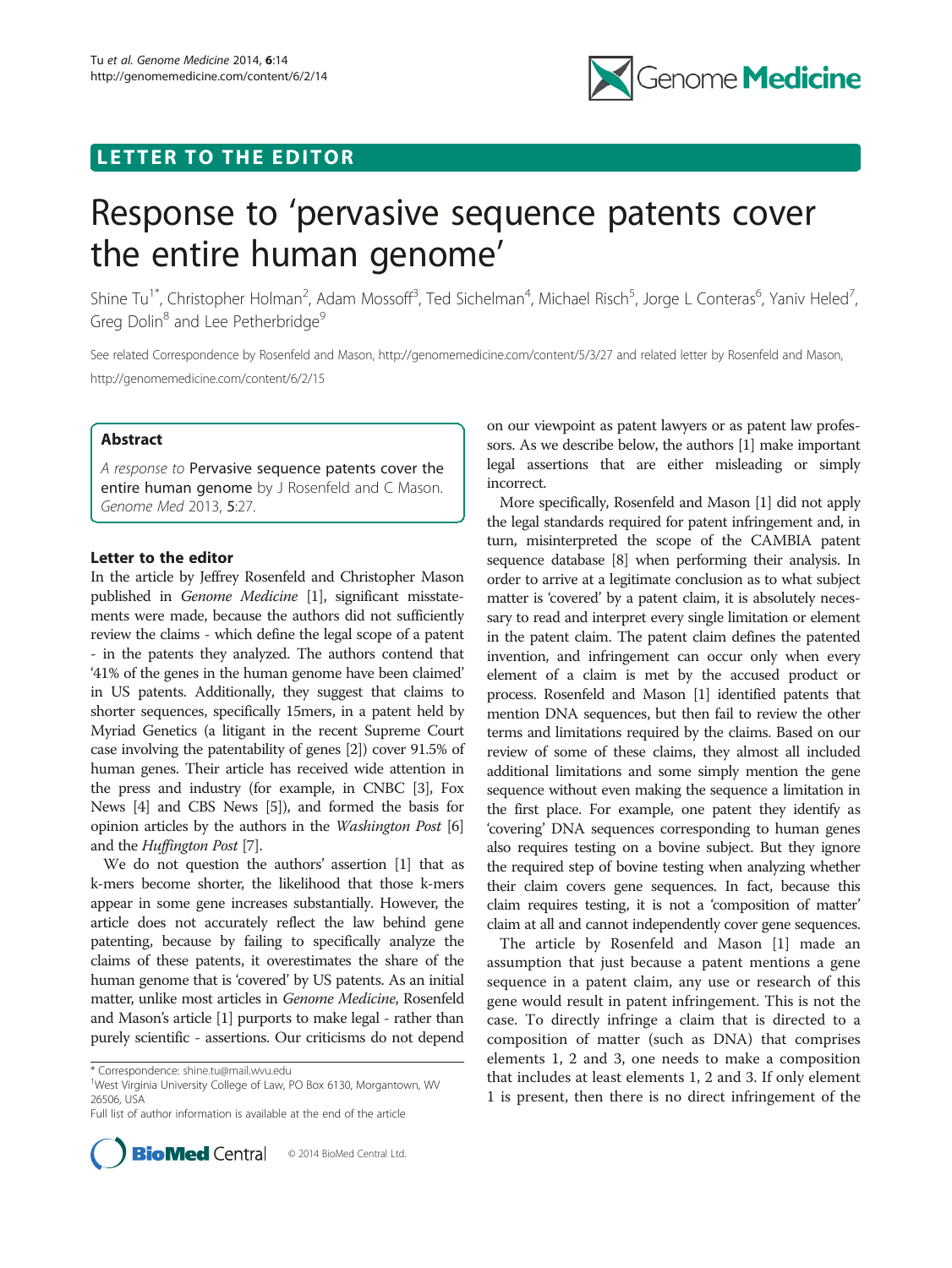patent. For example, if a patent claims a bicycle with handlebars, wheels and gears, one would not directly infringe this patent by making only the handlebars.

For example, the authors [[1](#page-2-0)] state that '15mer patent claims from one gene will always 'cross-match' and patent a portion of another gene as well.' From a legal standpoint, this statement is true only if the patent claim is directed only to the 15mer itself. However, as one of us (CH) has shown in his previous research, this is a rare occurrence - in fact, the only 15mer patent that he was able to find from searching hundreds of patents was the Myriad 5,747,282 patent ('the '282 patent') [[9\]](#page-2-0). The authors' [\[1\]](#page-2-0) analysis assumes that simply because a patent claim contains one limitation reciting a short nucleotide sequence, such as a 15mer, it is effectively the same as the 15mer claim in Myriad's '282 patent. We agree that if hypothetical 15mer (or shorter) human DNA composition of matter claims were routinely granted, this would be extremely problematic because they might cover a large percentage of genes. Such an assertion has been made before, and is not terribly controversial [\[10,11\]](#page-2-0). However, it is of little import, because there are few (perhaps one) patent that does so, and any such patent claim (such as the one in the '282 patent) would surely be invalid for lack of novelty.

Similarly, Rosenfeld and Mason [[1\]](#page-2-0) state that 'we found 58 patents whose claims covered at least 10% of the bases of all human genes.' One of us (ST) has reviewed these 58 patents, and this is simply not the case. The claims of most of these patents contain many additional elements, and the fact that the claims contain reference to human genes does not mean that using nucleic acids directed to these sequences will necessarily result in patent infringement (Additional file [1](#page-2-0): Table S1). As we stated earlier, it is essential to review every claim limitation to determine what a claim covers and what it does not.

Additionally, we note that some of the documents listed under the 58 'patents' examined by the authors [\[1](#page-2-0)] of the Pervasive sequence article are actually 'statutory invention registrations' (SIRs). SIRs are not patents and do not give the holder any exclusive rights; they are used purely as a defensive publication. In fact, SIRs require the registrant to affirmatively waive any right to receive a patent on the disclosed subject matter [[12\]](#page-2-0).

Rosenfeld and Mason [[1](#page-2-0)] used the CAMBIA patent database [[8\]](#page-2-0), which simply identifies DNA sequences if they are mentioned anywhere in a patent claim. Yet, contrary to Rosenfeld and Mason's findings [\[1\]](#page-2-0), the CAMBIA database fails to identify whether a DNA sequence that happens to be mentioned in a claim is standing alone encompassed - as a legal matter - under that patent claim. As noted above, additional elements may be required by the claim for a finding of infringement.

A manual review of patent claims to determine whether DNA sequences mentioned within the claims are in fact within the scope of the claims is more than feasible. First, one would only need to review the 3,945 patents that were matched from the CCDS gene sequence database [\[13\]](#page-2-0) and the CAMBIA patent database [[8\]](#page-2-0) (not tens of thousands of patent claims). In fact, Graff et al. [\[14\]](#page-2-0) show that there are only 11,868 gene patents, with 5,936 patents directed to humans. Second, one would only need to focus on the claims (usually only one to three pages at the end of a patent), and not necessarily read the entire patent. Finally, one could limit the analysis to only composition of matter claims. To do this quick first pass type of review, it took one of us (ST) less than 1 hour to review approximately 60 patents. Accordingly, for 3,000 to 4,000 patents, roughly 60 hours of work would be required - far under the amount of time spent preparing a typical article appearing in this journal. Interestingly, in a recent article, Jefferson et al. [\[15](#page-2-0)] describe tools for the CAMBIA database that begin to address this very issue.

We realize that Rosenfeld and Mason [\[1\]](#page-2-0) are not patent lawyers. The field of patent law is one that can be both confusing and complex. However, we do not believe that readers could plausibly interpret the Rosenfeld and Mason [[1\]](#page-2-0) article as only making a statistical argument about coverage and not legal interpretations about patent law. Indeed, Rosenfeld and Mason [[1\]](#page-2-0) rely on their results to propose that 'the Supreme Court and Congress should limit the patenting of existing nucleotide sequences because of their broad scope and non-specificity in the human genome.'

We note that none of the above necessarily reflects on the position of the authors [\[1\]](#page-2-0) in the ongoing debate regarding the patentability of 'gene patents'. Rather, we all believe that this vital debate should be tethered to legal reality. Also, since the publication of Rosenfeld and Mason [[1\]](#page-2-0), the US Supreme Court has issued an opinion regarding gene patents [[2](#page-2-0)]. Specifically, the Court has drawn a line between isolated DNA (not patentable subject matter) and cDNA (patentable subject matter). According to the Court, '[the patentee] did not create or alter either the genetic information encoded [in the genes] or the genetic structure of the DNA. [The patentee] found an important and useful gene, but groundbreaking, innovative, or even brilliant discovery does not by itself satisfy the [statutory patentable subject matter requirement].' However, the Court also ruled that cDNA is not a 'product of nature', and is thus patent-eligible [\[2](#page-2-0)].

It is well within our expertise as patent law professors to rebut such arguments. Additionally, we have the expertise to understand the science, as all but two of us have first degrees in biology or medicine and four of us have PhDs in biological subjects or MDs. Put simply, Rosenfeld and Mason [\[1](#page-2-0)] use their scientific results to